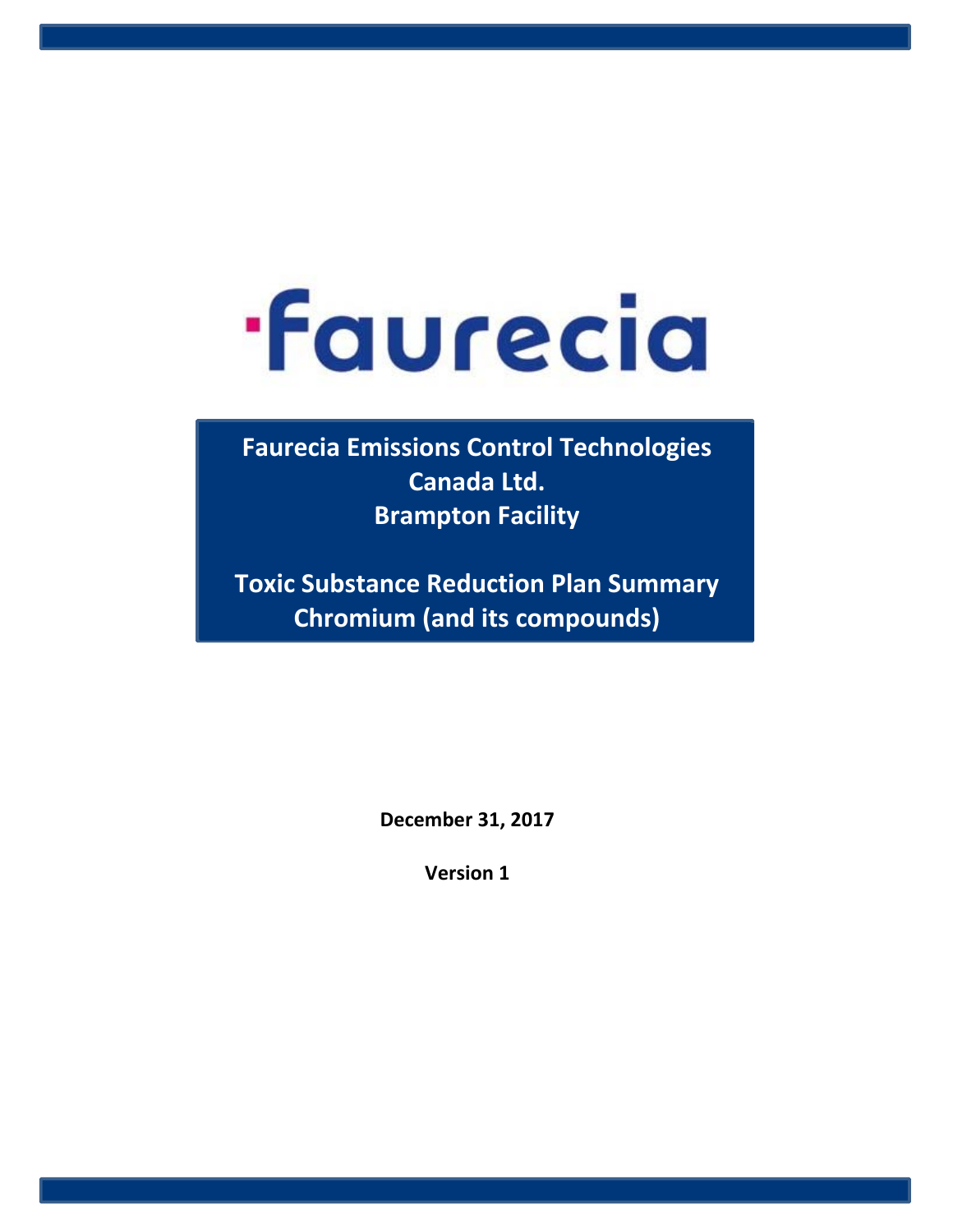# **Basic Facility Information**

| <b>Facility Identification and Site Address</b>                             |                                                                       |                                                                                                         |  |
|-----------------------------------------------------------------------------|-----------------------------------------------------------------------|---------------------------------------------------------------------------------------------------------|--|
| <b>Company Name</b>                                                         | Faurecia Emissions Control Technologies Canada Ltd.                   |                                                                                                         |  |
| <b>Facility Name</b>                                                        | <b>Brampton Facility</b>                                              |                                                                                                         |  |
|                                                                             | <b>Physical Address:</b>                                              | Mailing Address: (if different)                                                                         |  |
| <b>Facility Address</b>                                                     | 40 Summerlea Road<br>Brampton, ON<br>L6T 4X3                          | Same as physical address                                                                                |  |
| <b>Spatial Coordinates of</b><br><b>Facility</b>                            | Zone: 17 T<br>Easting: 606287<br>Northing: 4841620                    | <b>Expressed in Universal Transverse Mercator</b><br>(UTM) within a North American Datum 83<br>(NAD83). |  |
| <b>Number of Employees</b>                                                  | 142                                                                   |                                                                                                         |  |
| <b>NPRI ID</b>                                                              | To be assigned                                                        |                                                                                                         |  |
| <b>Parent Company (PC) Information</b>                                      |                                                                       |                                                                                                         |  |
| <b>PC Name &amp; Address</b>                                                | <b>Faurecia Emissions Control</b><br>Technologies Canada Ltd.         | 40 Summerlea Road<br>Brampton, ON L6T 4X3                                                               |  |
| % Ownership for each PC                                                     | 100%                                                                  |                                                                                                         |  |
| <b>Primary North American Industrial Classification System Code (NAICS)</b> |                                                                       |                                                                                                         |  |
| <b>2 Digit NAICS Code</b>                                                   | 33 (Manufacturing)                                                    |                                                                                                         |  |
| <b>4 Digit NAICS Code</b>                                                   | 3363 (Motor Vehicle Parts Manufacturing)                              |                                                                                                         |  |
| <b>6 Digit NAICS Code</b>                                                   | 336390 (Other Motor Vehicle Parts Manufacturing)                      |                                                                                                         |  |
| <b>Company Contact Information</b>                                          |                                                                       |                                                                                                         |  |
|                                                                             | Cindy Newton,<br>Health, Safety, Environment, Security<br>Coordinator | Contact Address if different from<br>facility address                                                   |  |
| <b>Facility Public Contact</b>                                              | cindy.cnn.newton@faurecia.com                                         |                                                                                                         |  |
|                                                                             | Phone: (905) 595-5673                                                 | Same as facility address                                                                                |  |
|                                                                             | Fax: (905) 595-0731                                                   |                                                                                                         |  |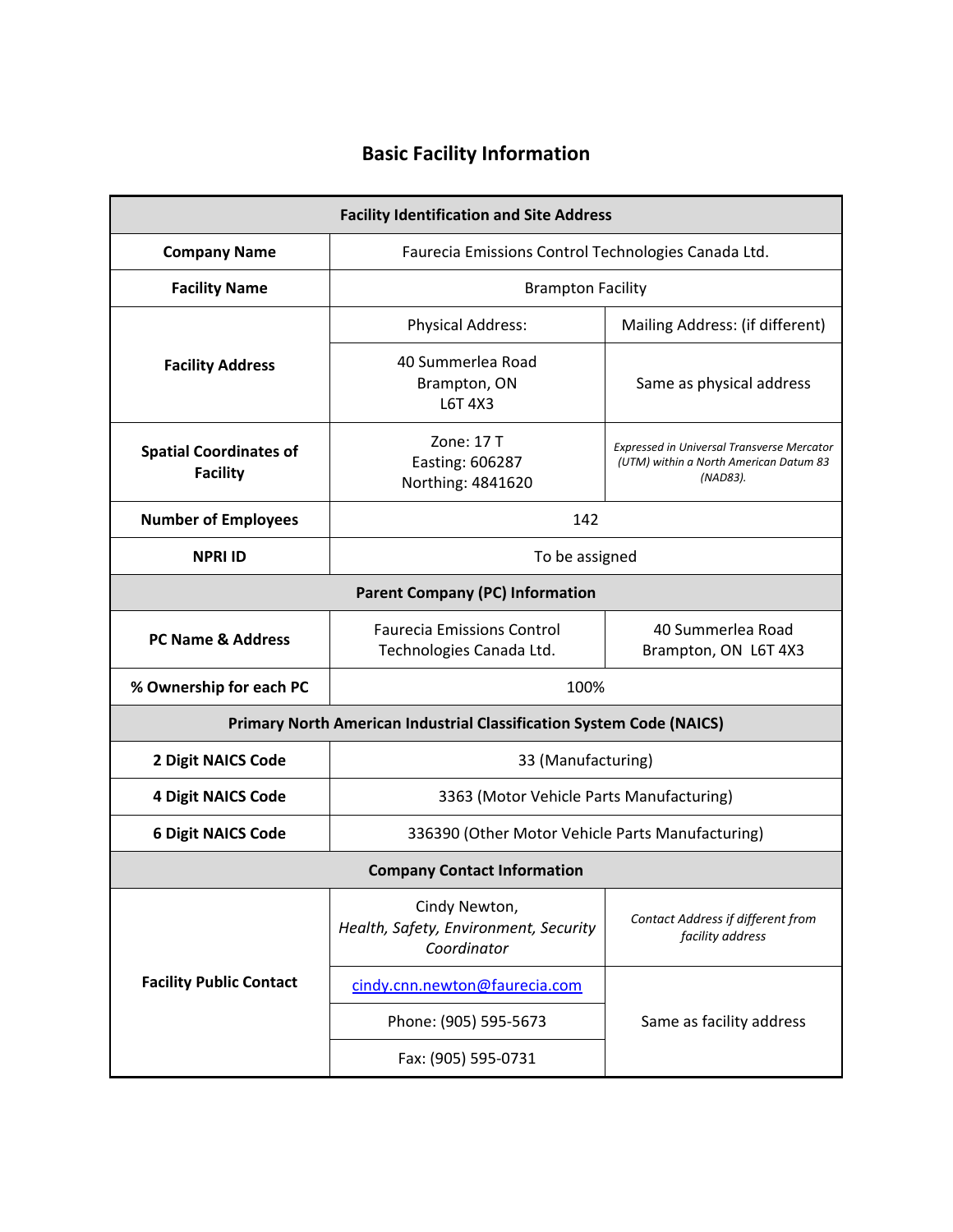| <b>Planner Responsible for</b><br><b>Making Recommendations</b><br>and Certification | Christina Wright, Senior<br><b>Environmental Scientist</b> | Licence Number: TSRP0041 |
|--------------------------------------------------------------------------------------|------------------------------------------------------------|--------------------------|
|--------------------------------------------------------------------------------------|------------------------------------------------------------|--------------------------|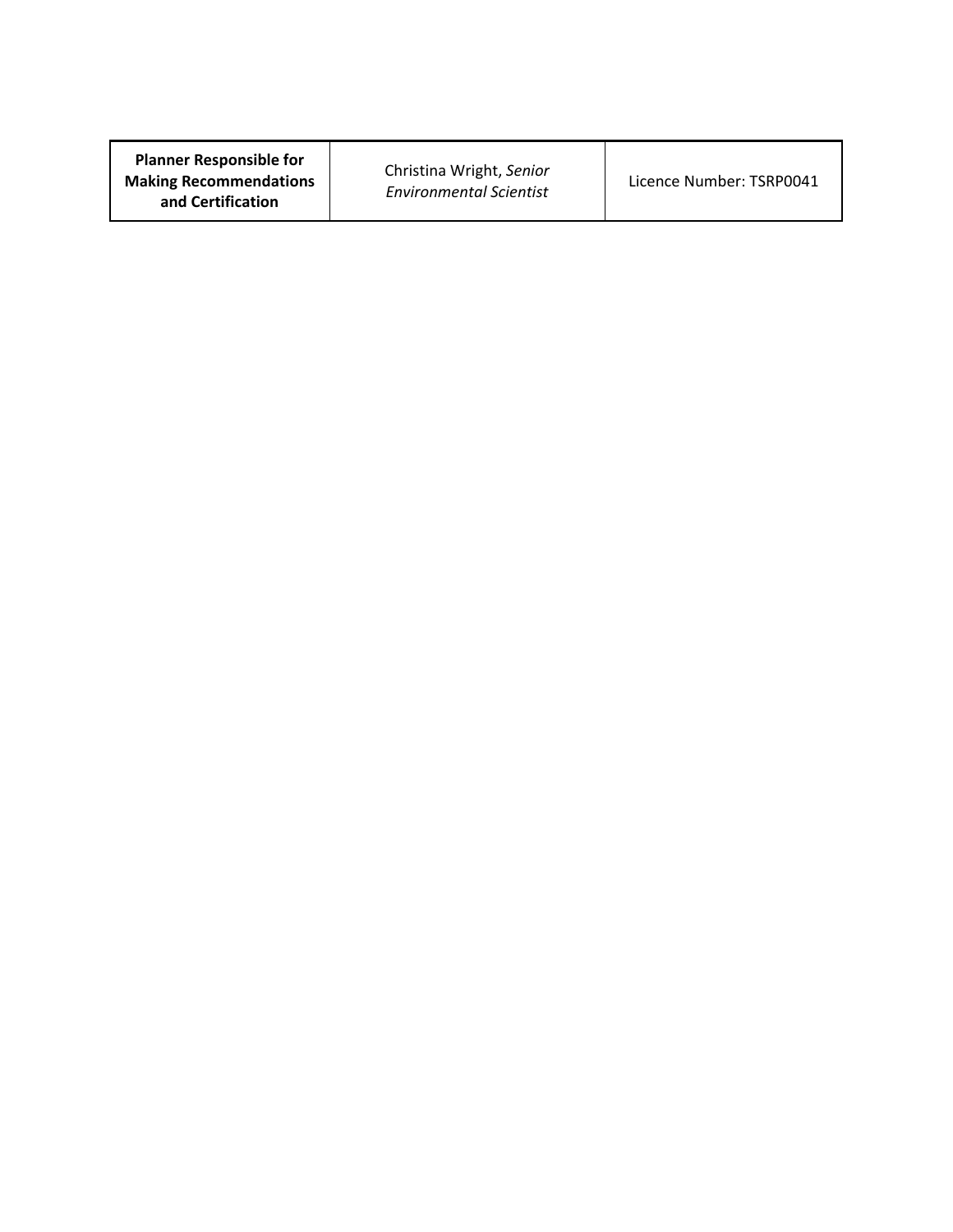# **1.0 PLAN SUMMARY STATEMENT**

This toxic substance reduction plan summary for Chromium (and its compounds) (CAS# NA - 04) accurately reflects the content of the toxic substance reduction plan prepared by Faurecia Emission Control Technologies Canada Limited's (Faurecia's) Facility in Brampton, Ontario (Facility), dated December 31, 2017

## **2.0 LIST OF OTHER SUBSTANCES FOR WHICH PLANS HAVE BEEN PREPARED**

The Facility was not required to prepare any other toxic substance reduction plans.

### **3.0 CERTIFICATIONS**

Certifications by the Highest Ranking Employee with Management Responsibilities (HRE) at the Facility and the licensed Toxic Substance Reduction Planner are attached.

### **4.0 STATEMENT OF INTENT AND OBJECTIVES**

#### **4.1 Statement of Intent**

Faurecia is committed to operating in an environmentally responsible manner that meets all federal and provincial regulations. Chromium (and its compounds) is not created at the Facility. Chromium is an essential part of stainless steel welding wire composition which is used in production at the Facility. In very trace quantities chromium (and its compounds) is also used/released as a by‐product of fuel combustion. No technically and economically feasible reduction options to reduce the use and/or creation of chromium (and its compounds) were identified.

Therefore, the Facility does not intend to reduce the use or creation of chromium (and its compounds) at this time.

#### **4.2 Objectives**

The objective was to identify feasible reduction options. The Facility was unable to identify any reduction options which were both technically and economically feasible.

#### **5.0 DESCRIPTION OF SUBSTANCE**

Chromium (and its compounds) is not created at the Facility. Faurecia's facility assembles and welds automotive mufflers. The majority of the components are stainlesssteel. Stainlesssteel components must be welded with stainless steel wire because carbon steel would cause rusting. Chromium is an essential part of stainless steel welding wire composition because it gives stainless steels their basic corrosion resistance. In very trace quantities chromium (and its compounds) is also used/released as a by‐product of fuel combustion.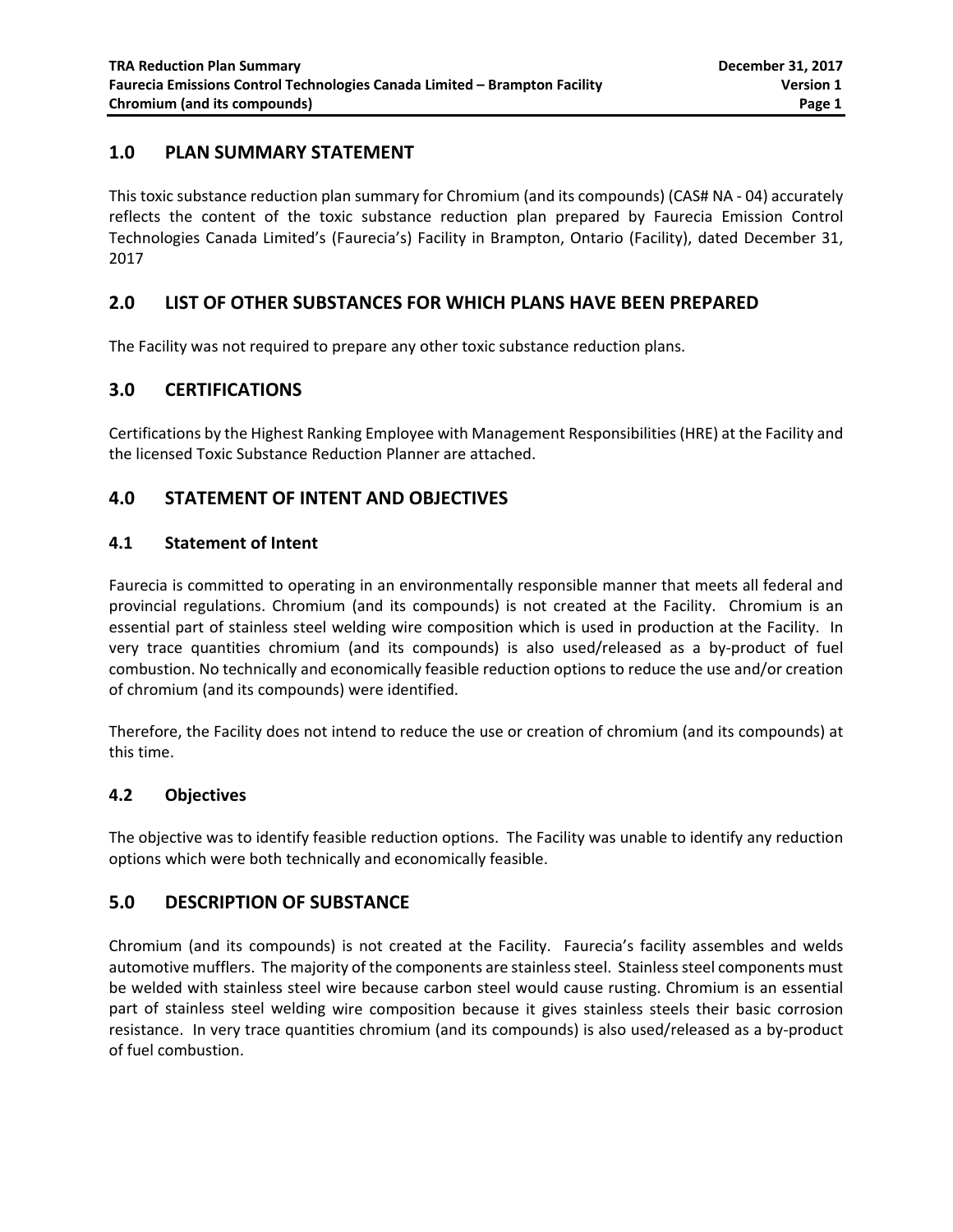## **6.0 RATIONALE FOR NOT IMPLEMENTING REDUCTION OPTIONS**

The Facility was unable to identify any reduction options which were both technically and economically feasible, therefore no reduction options will be implemented.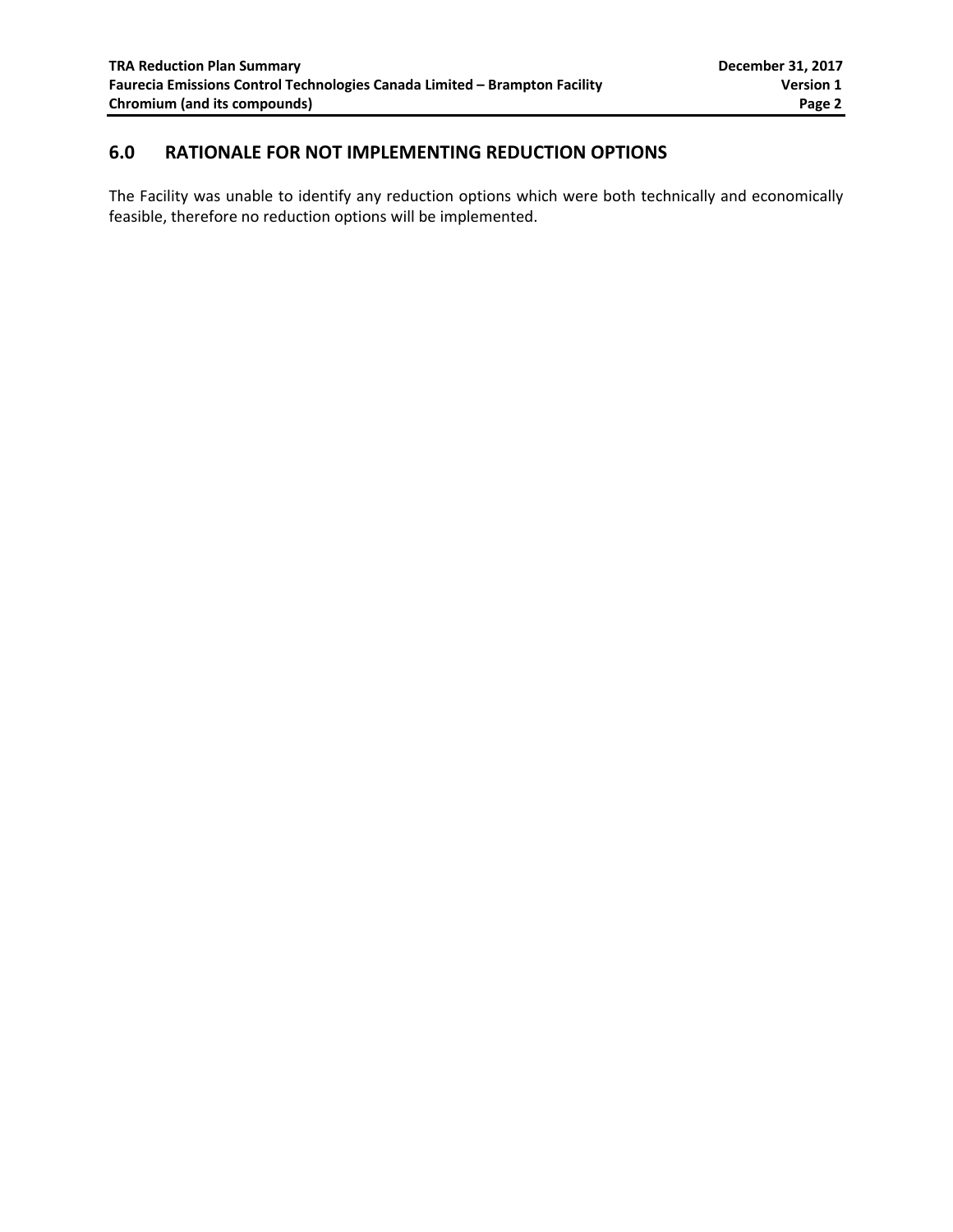As of  $\sqrt{2}$ ,  $\sqrt{2}$ ,  $\sqrt{3}$ , Radu Cristescu, certify that I have read the toxic substance reduction plan for the toxic substance referred to below and am familiar with its contents, and to my knowledge the plan is factually accurate and complies with the Toxics Reduction Act, 2009 and Ontario Regulation 455/09 (General) made under that Act.

Chromium (and its compounds)

Radu Cristescu Plant Manager

 $\frac{\log 21^{57}}{\log 10^{11}}$